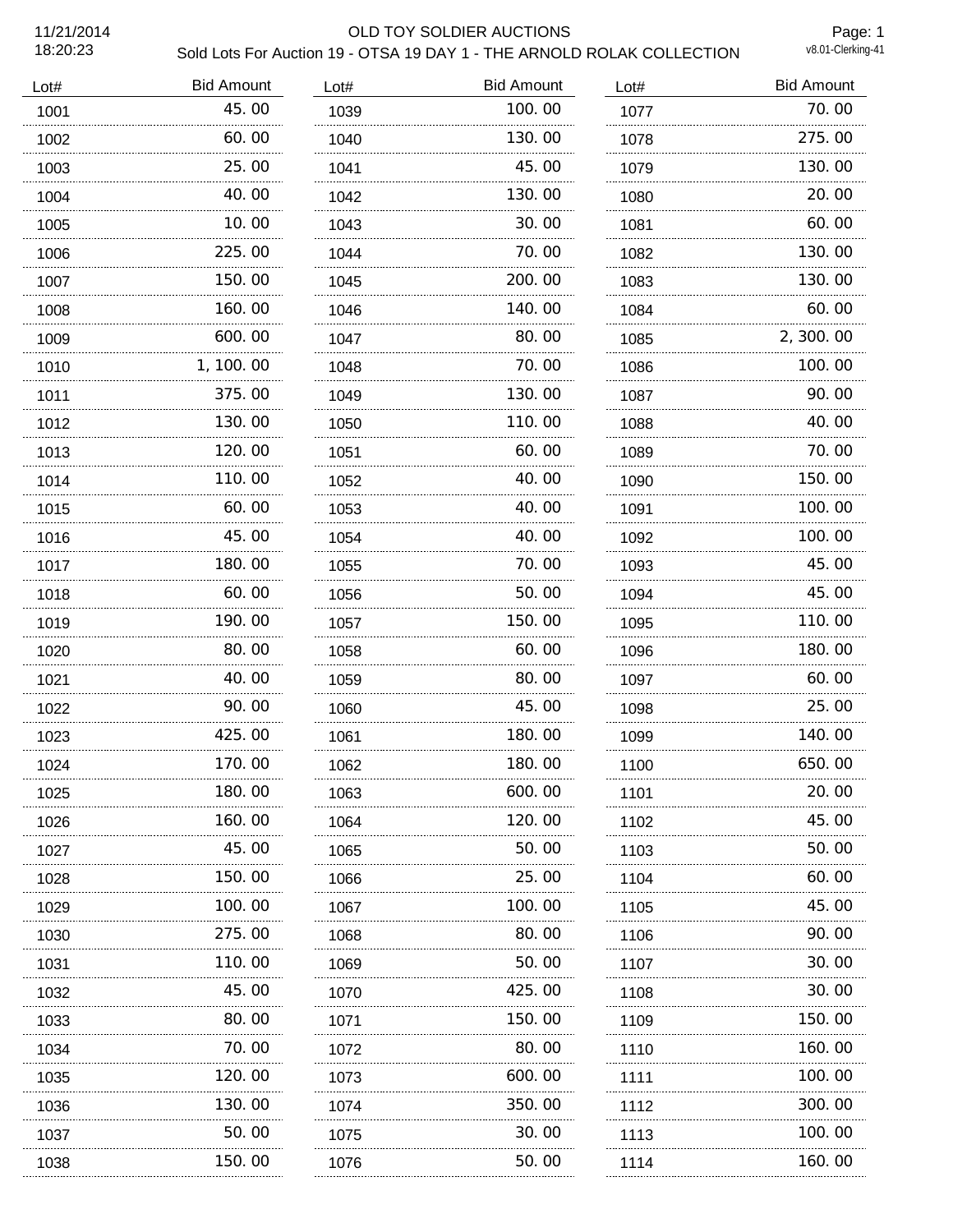#### 11/21/2014 OLD TOY SOLDIER AUCTIONS Sold Lots For Auction 19 - OTSA 19 DAY 1 - THE ARNOLD ROLAK COLLECTION

Page: 2<br>v8.01-Clerking-41

| Lot# | <b>Bid Amount</b> | Lot# | <b>Bid Amount</b> | Lot# | <b>Bid Amount</b> |
|------|-------------------|------|-------------------|------|-------------------|
| 1115 | 70.00             | 1153 | 70.00             | 1191 | 70.00             |
| 1116 | 350.00            | 1154 | 90.00             | 1192 | 200.00            |
| 1117 | 110.00            | 1155 | 100.00            | 1193 | 10.00             |
| 1118 | 30.00             | 1156 | 160.00            | 1194 | 150.00            |
| 1119 | 400.00            | 1157 | 25.00             | 1195 | 30.00             |
| 1120 | 160.00            | 1158 | 50.00             | 1196 | 550.00            |
| 1121 | 50.00             | 1159 | 50.00             | 1197 | 300.00            |
| 1122 | 100.00            | 1160 | 110.00            | 1198 | 110.00            |
| 1123 | 90.00             | 1161 | 110.00            | 1199 | 375.00            |
| 1124 | 50.00             | 1162 | 45.00             | 1200 | 650.00            |
| 1125 | 60.00             | 1163 | 60.00             | 1201 | 375.00            |
| 1126 | 60.00             | 1164 | 50.00             | 1202 | 375.00            |
| 1127 | 40.00             | 1165 | 20.00             | 1203 | 70.00             |
| 1128 | 30.00             | 1166 | 475.00            | 1204 | 140.00            |
| 1129 | 225.00            | 1167 | 550.00            | 1205 | 100.00            |
| 1130 | 30.00             | 1168 | 110.00            | 1206 | 60.00             |
| 1131 | 20, 00            | 1169 | 110.00            | 1207 | 60.00             |
| 1132 | 45.00             | 1170 | 110.00            | 1208 | 70.00             |
| 1133 | 250.00            | 1171 | 150.00            | 1209 | 80.00             |
| 1134 | 80.00             | 1172 | 160.00            | 1210 | 160.00            |
| 1135 | 50.00             | 1173 | 190.00            | 1211 | 120.00            |
| 1136 | 40.00             | 1174 | 120.00            | 1212 | 50.00             |
| 1137 | .<br>600.00       | 1175 | 200.00            | 1213 | 150.00            |
| 1138 | 80.00             | 1176 | 70.00             | 1214 | 140.00            |
| 1139 | 60.00             | 1177 | 160. 00           | 1215 | 200.00            |
| 1140 | 40.00             | 1178 | 70.00             | 1216 | 140.00            |
| 1141 | 90.00             | 1179 | 80.00             | 1217 | 160. 00           |
| 1142 | 40.00             | 1180 | 150. 00           | 1218 | 45.00             |
| 1143 | 40.00             | 1181 | 150.00            | 1219 | 90. 00            |
| 1144 | 20.00             | 1182 | 70.00             | 1220 | 475.00            |
| 1145 | 70.00             | 1183 | 45.00             | 1221 | 70. 00            |
| 1146 | 30.00             | 1184 | 80.00             | 1222 | 60.00             |
| 1147 | 10.00             | 1185 | 50.00             | 1223 | 70.00             |
| 1148 | 10.00             | 1186 | 60.00             | 1224 | 60.00             |
| 1149 | 25.00             | 1187 | 100.00            | 1225 | 180.00            |
| 1150 | 20.00             | 1188 | 300.00            | 1226 | 120.00            |
| 1151 | 25.00             | 1189 | 50.00             | 1227 | 80.00             |
| 1152 | 25.00             | 1190 | 60.00             | 1228 | 80.00             |
|      |                   |      |                   |      |                   |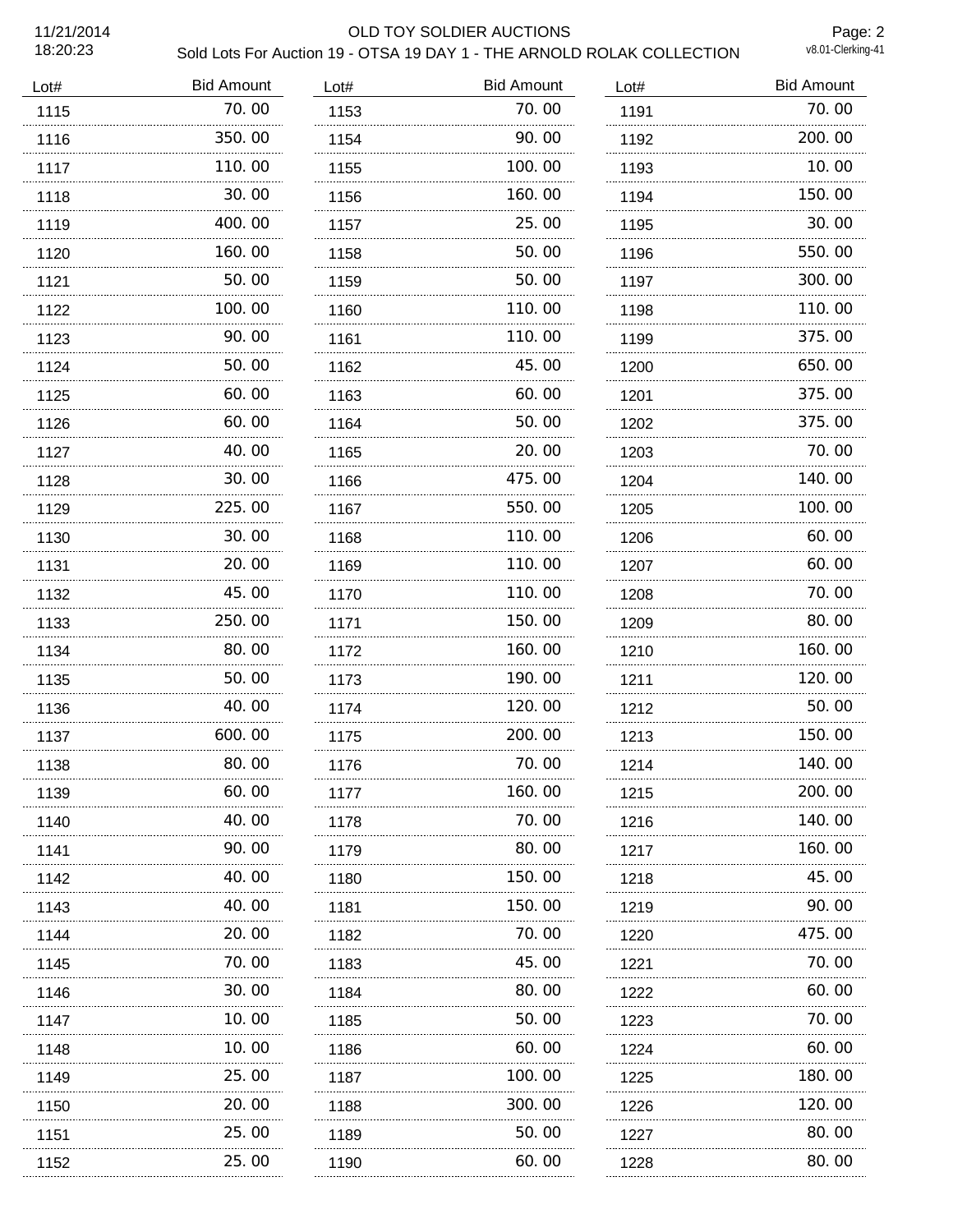## 11/21/2014 OLD TOY SOLDIER AUCTIONS

Sold Lots For Auction 19 - OTSA 19 DAY 1 - THE ARNOLD ROLAK COLLECTION

Page: 3<br>v8.01-Clerking-41

| Lot# | <b>Bid Amount</b> | Lot# | <b>Bid Amount</b> | Lot# | <b>Bid Amount</b> |
|------|-------------------|------|-------------------|------|-------------------|
| 1229 | 45.00             | 1267 | 100.00            | 1305 | 1,300.00          |
| 1230 | 250.00            | 1268 | 70.00             | 1306 | 550.00            |
| 1231 | 40.00             | 1269 | 40.00             | 1307 | 110.00            |
| 1232 | 110.00            | 1270 | 225.00            | 1308 | 275.00            |
| 1233 | 90.00             | 1271 | 45.00             | 1309 | 130.00            |
| 1234 | 250.00            | 1272 | 80.00             | 1310 | 60.00             |
| 1235 | 190.00            | 1273 | 160.00            | 1311 | 30.00             |
| 1236 | 80.00             | 1274 | 15.00             | 1312 | 250.00            |
| 1237 | 110. 00           | 1275 | 60.00             | 1313 | 60.00             |
| 1238 | 160.00            | 1276 | 225.00            | 1314 | 80.00             |
| 1239 | 40.00             | 1277 | 180.00            | 1315 | 130.00            |
| 1240 | 90.00             | 1278 | 80.00             | 1316 | 180.00            |
| 1241 | 40.00             | 1279 | 180.00            | 1317 | 35.00             |
| 1242 | 60.00             | 1280 | 250.00            | 1318 | 45.00             |
| 1243 | 80.00             | 1281 | 30.00             | 1319 | 90.00             |
| 1244 | 60.00             | 1282 | 60.00             | 1320 | 190.00            |
| 1245 | 250.00            | 1283 | 50.00             | 1321 | 250.00            |
| 1246 | 225.00            | 1284 | 45.00             | 1322 | 110.00            |
| 1247 | 200.00            | 1285 | 40.00             | 1323 | 170.00            |
| 1248 | 150.00            | 1286 | 80.00             | 1324 | 30.00             |
| 1249 | 60.00             | 1287 | 80.00             | 1325 | 1, 200. 00        |
| 1250 | 50.00             | 1288 | 35.00             | 1326 | 350.00            |
| 1251 | 25.00             | 1289 | 80.00             | 1327 | 350.00            |
| 1252 | 250.00            | 1290 | 60.00             | 1328 | 400.00            |
| 1253 | 100.00            | 1291 | 20,00             | 1329 | 225.00            |
| 1254 | 60.00             | 1292 | 45.00             | 1330 | 60.00             |
| 1255 | 200, 00           | 1293 | 40.00             | 1331 | 1, 200. 00        |
| 1256 | 50.00             | 1294 | 100.00            | 1332 | 350.00            |
| 1257 | 2, 600, 00<br>.   | 1295 | 45.00             | 1333 | 850.00            |
| 1258 | 70.00             | 1296 | 80.00             | 1334 | 50.00             |
| 1259 | 70.00             | 1297 | 130.00            | 1335 | 20.00             |
| 1260 | 35.00             | 1298 | 3, 300.00         | 1336 | 25.00             |
| 1261 | 50.00             | 1299 | 160.00            | 1337 | 60.00             |
| 1262 | 50.00             | 1300 | 225.00            | 1338 | 120.00            |
| 1263 | 70.00             | 1301 | 200.00            | 1339 | 90. 00            |
| 1264 | 30.00             | 1302 | 50.00             | 1340 | 120.00            |
| 1265 | 180. 00           | 1303 | 90.00             | 1341 | 60.00             |
| 1266 | 750.00            | 1304 | 190.00            | 1342 | 60.00             |
|      |                   |      |                   |      |                   |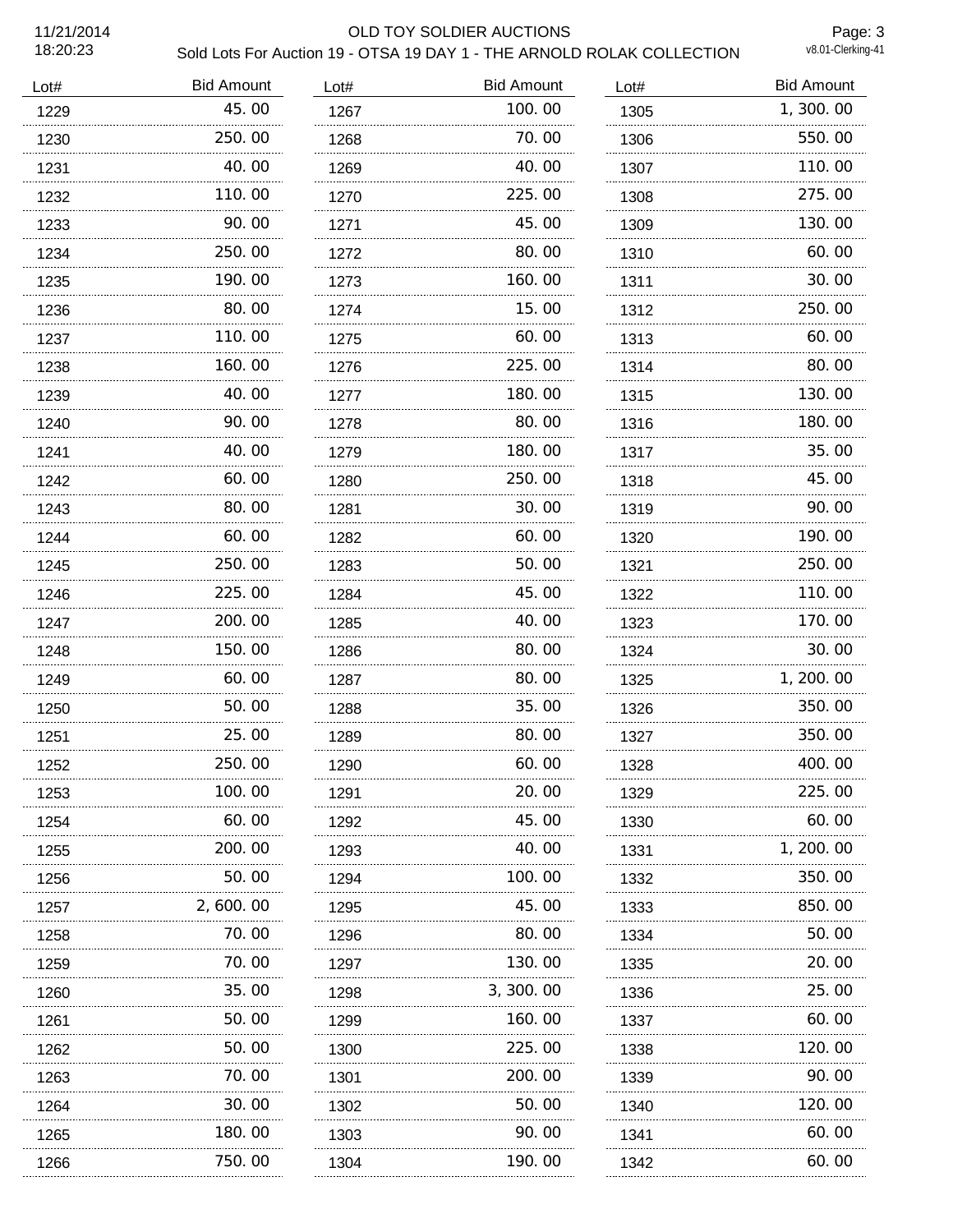## 11/21/2014 OLD TOY SOLDIER AUCTIONS Sold Lots For Auction 19 - OTSA 19 DAY 1 - THE ARNOLD ROLAK COLLECTION

Page: 4<br>v8.01-Clerking-41

| Lot# | <b>Bid Amount</b> | Lot# | <b>Bid Amount</b> | Lot# | <b>Bid Amount</b> |
|------|-------------------|------|-------------------|------|-------------------|
| 1343 | 50.00             | 1381 | 80.00             | 1419 | 25.00             |
| 1344 | 110.00            | 1382 | 60.00             | 1420 | 35.00             |
| 1345 | 100.00            | 1383 | 110.00            | 1421 | 40.00             |
| 1346 | 60.00             | 1384 | 40.00             | 1422 | 35.00             |
| 1347 | 80.00             | 1385 | 180.00            | 1423 | 150.00            |
| 1348 | 110.00            | 1386 | 45.00             | 1424 | 80.00             |
| 1349 | 225.00            | 1387 | 60.00             | 1425 | 250.00            |
| 1350 | 50.00             | 1388 | 90.00             | 1426 | 90.00             |
| 1351 | 80.00             | 1389 | 180.00            | 1427 | 160.00            |
| 1352 | 60.00             | 1390 | 80.00             | 1428 | 60.00             |
| 1353 | 110.00            | 1391 | 50.00             | 1429 | 140.00            |
| 1354 | 130.00            | 1392 | 100.00            | 1430 | 70.00             |
| 1355 | 90.00             | 1393 | 35.00             | 1431 | 140.00            |
| 1356 | 25.00             | 1394 | 35.00             | 1432 | 70.00             |
| 1357 | 90.00             | 1395 | 275.00            | 1433 | 100.00            |
| 1358 | 80.00             | 1396 | 350.00            | 1434 | 80.00             |
| 1359 | 275.00            | 1397 | 30.00             | 1435 | 80.00             |
| 1360 | 40.00             | 1398 | 110.00            | 1436 | 20.00             |
| 1361 | 350.00            | 1399 | 50.00             | 1437 | 25.00             |
| 1362 | 650.00            | 1400 | 90.00             | 1438 | 60.00             |
| 1363 | 225.00            | 1401 | 90.00             | 1439 | 150.00            |
| 1364 | 600.00            | 1402 | 200.00            | 1440 | 200.00            |
| 1365 | 60.00             | 1403 | 325.00            | 1441 | 45.00             |
| 1366 | 50.00             | 1404 | 50.00             | 1442 | 50.00             |
| 1367 | 45.00             | 1405 | 40.00             | 1443 | 200.00            |
| 1368 | 170.00            | 1406 | 70.00             | 1444 | 110.00            |
| 1369 | 35.00             | 1407 | 35.00             | 1445 | 100.00            |
| 1370 | 100. 00           | 1408 | 80.00             | 1446 | 60.00             |
| 1371 | 160.00            | 1409 | 40.00             | 1447 | 70.00             |
| 1372 | 120.00            | 1410 | 50.00             | 1448 | 160.00            |
| 1373 | 40.00             | 1411 | 500.00            | 1449 | 325.00            |
| 1374 | 100. 00           | 1412 | 80.00             | 1450 | 100.00            |
| 1375 | 50.00             | 1413 | 100.00            | 1451 | 40.00             |
| 1376 | 45.00             | 1414 | 70.00             | 1452 | 90.00             |
| 1377 | 40.00             | 1415 | 70.00             | 1453 | 50.00             |
| 1378 | 20.00             | 1416 | 250.00            | 1454 | 80.00             |
| 1379 | 60.00             | 1417 | 120.00            | 1455 | 110.00            |
| 1380 | 140.00            | 1418 | 325.00            | 1456 | 110.00            |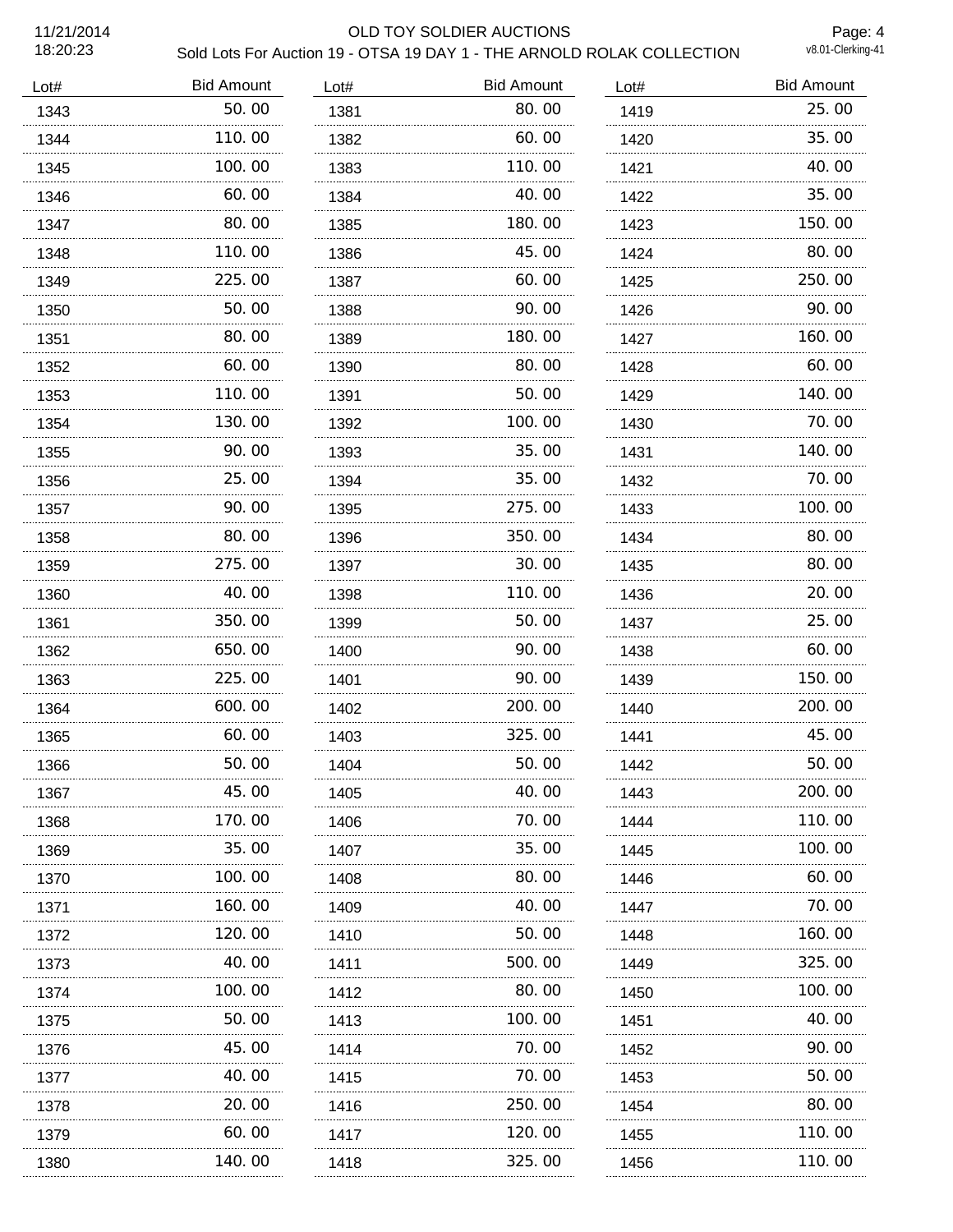## 11/21/2014 OLD TOY SOLDIER AUCTIONS Sold Lots For Auction 19 - OTSA 19 DAY 1 - THE ARNOLD ROLAK COLLECTION

Page: 5<br>v8.01-Clerking-41

| Lot# | <b>Bid Amount</b> | Lot# | <b>Bid Amount</b> | Lot# | <b>Bid Amount</b> |
|------|-------------------|------|-------------------|------|-------------------|
| 1457 | 130.00            | 1495 | 1,400.00          | 1533 | 180.00            |
| 1458 | 50.00             | 1496 | 1,900.00          | 1534 | 225.00            |
| 1459 | 25.00             | 1497 | 425.00            | 1535 | 225.00            |
| 1460 | 30.00             | 1498 | 1, 100.00         | 1536 | 250.00            |
| 1461 | 350.00            | 1499 | 1,500.00          | 1537 | 275.00            |
| 1462 | 110.00            | 1500 | 350.00            | 1538 | 750.00            |
| 1463 | 60.00<br>.        | 1501 | 275.00<br>.       |      |                   |
| 1464 | 100.00            | 1502 | 450.00            |      |                   |
| 1465 | 110.00            | 1503 | 425.00            |      |                   |
| 1466 | 80.00             | 1504 | 160.00            |      |                   |
| 1467 | 30.00             | 1505 | 190.00            |      |                   |
| 1468 | 140. 00           | 1506 | 1, 100.00         |      |                   |
| 1469 | 25.00             | 1507 | 1, 300. 00        |      |                   |
| 1470 | 800.00            | 1508 | 350.00            |      |                   |
| 1471 | 225.00            | 1509 | 375.00            |      |                   |
| 1472 | 225.00            | 1510 | 180.00            |      |                   |
| 1473 | 650.00            | 1511 | 600.00            |      |                   |
| 1474 | 500.00            | 1512 | 180.00            |      |                   |
| 1475 | 900.00            | 1513 | 475.00            |      |                   |
| 1476 | 160.00            | 1514 | 700.00            |      |                   |
| 1477 | 200.00            | 1515 | 475.00            |      |                   |
| 1478 | 425.00            | 1516 | 375.00            |      |                   |
| 1479 | 225.00            | 1517 | 375.00            |      |                   |
| 1480 | 325.00            | 1518 | 90.00             |      |                   |
| 1481 | 225.00            | 1519 | 325.00            |      |                   |
| 1482 | 1, 100.00         | 1520 | 425.00            |      |                   |
| 1483 | 475.00            | 1521 | 450.00            |      |                   |
| 1484 | 200.00            | 1522 | 350.00            |      |                   |
| 1485 | 325.00            | 1523 | 160.00            |      |                   |
| 1486 | 1, 200. 00        | 1524 | 650.00            |      |                   |
| 1487 | 500.00            | 1525 | 500.00            |      |                   |
| 1488 | 600.00            | 1526 | 200.00            |      |                   |
| 1489 | 750.00            | 1527 | 650.00            |      |                   |
| 1490 | 600.00            | 1528 | 375.00            |      |                   |
| 1491 | 500.00            | 1529 | 600.00            |      |                   |
| 1492 | 350.00            | 1530 | 550.00            |      |                   |
| 1493 | 1, 900. 00        | 1531 | 375.00            |      |                   |
| 1494 | 1, 700. 00        | 1532 | 250.00            |      |                   |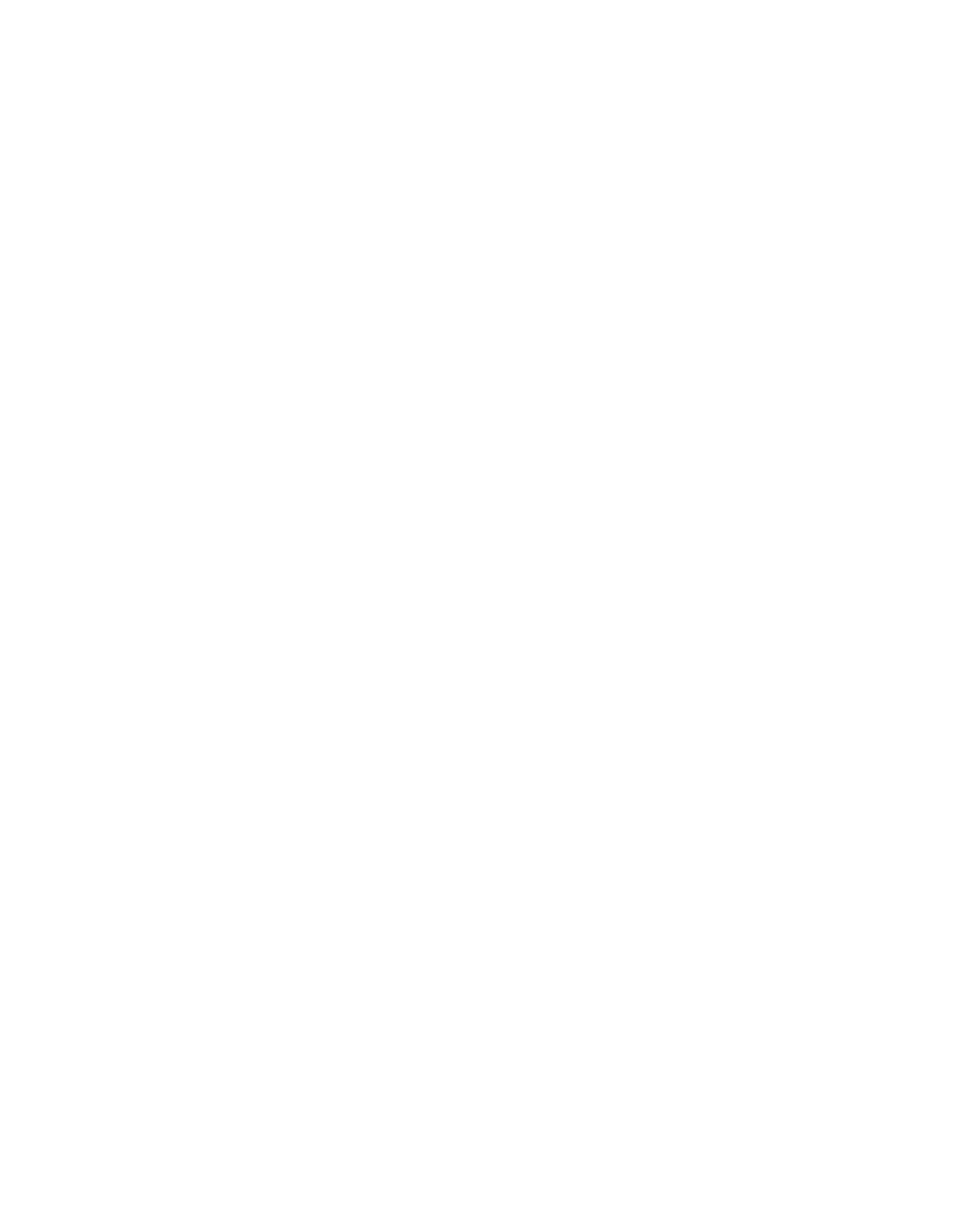## 11/24/2014 OLD TOY SOLDIER AUCTIONS Sold Lots For Auction 21 - OTSA 19 DAY 2 - THE ARNOLD ROLAK COLLECTION

Page: 1<br>v8.01-Clerking-41

| Lot# | <b>Bid Amount</b> | Lot# | <b>Bid Amount</b> | Lot# | <b>Bid Amount</b> |
|------|-------------------|------|-------------------|------|-------------------|
| 2001 | 80.00             | 2039 | 250.00            | 2077 | 70.00             |
| 2002 | 110.00            | 2040 | 100.00            | 2078 | 60.00             |
| 2003 | 120.00            | 2041 | 150.00            | 2079 | 60.00             |
| 2004 | 500.00            | 2042 | 150.00            | 2080 | 150.00            |
| 2005 | 225.00            | 2043 | 140.00            | 2081 | 120.00            |
| 2006 | 550.00            | 2044 | 300.00            | 2082 | 200.00            |
| 2007 | 110.00            | 2045 | 140.00            | 2083 | 1,000.00          |
| 2008 | 160.00            | 2046 | 225,00            | 2084 | 160.00            |
| 2009 | 110.00            | 2047 | 45.00             | 2085 | 425.00            |
| 2010 | 750.00            | 2048 | 60.00             | 2086 | 100.00            |
| 2011 | 450.00            | 2049 | 300.00            | 2087 | 700.00            |
| 2012 | 650.00            | 2050 | 250.00            | 2088 | 60.00             |
| 2013 | 110.00            | 2051 | 325.00            | 2089 | 110.00            |
| 2014 | 650.00            | 2052 | 300.00            | 2090 | 250.00            |
| 2015 | 180.00            | 2053 | 120.00            | 2091 | 80.00             |
| 2016 | 800.00            | 2054 | 120.00            | 2092 | 400.00            |
| 2017 | 450.00            | 2055 | 700.00            | 2093 | 140.00            |
| 2018 | 250.00            | 2056 | 120,00            | 2094 | 425.00            |
| 2019 | 190.00            | 2057 | 250.00            | 2095 | 400.00            |
| 2020 | 120.00            | 2058 | 80.00             | 2096 | 500.00            |
| 2021 | 160.00            | 2059 | 80.00             | 2097 | 325.00            |
| 2022 | 140.00            | 2060 | 200.00            | 2098 | 550.00            |
| 2023 | 225.00            | 2061 | 110.00            | 2099 | 110.00            |
| 2024 | 375.00            | 2062 | 180.00            | 2100 | 275.00            |
| 2025 | 500. 00           | 2063 | 70. 00            | 2101 | 300. 00           |
| 2026 | 650.00            | 2064 | 275.00            | 2102 | 120.00            |
| 2027 | 800.00            | 2065 | 200.00            | 2103 | 170.00            |
| 2028 | 900.00            | 2066 | 80.00             | 2104 | 130.00            |
| 2029 | 350.00            | 2067 | 250.00            | 2105 | 140.00            |
| 2030 | 180.00            | 2068 | 80.00             | 2106 | 170.00            |
| 2031 | 400.00            | 2069 | 300.00            | 2107 | 650.00            |
| 2032 | 170.00            | 2070 | 120.00            | 2108 | 400.00            |
| 2033 | 160.00            | 2071 | 140.00            | 2109 | 100.00            |
| 2034 | 80.00             | 2072 | 180.00            | 2110 | 650.00            |
| 2035 | 80.00             | 2073 | 50.00             | 2111 | 225.00            |
| 2036 | 225.00            | 2074 | 35.00             | 2112 | 170. 00           |
| 2037 | 170.00            | 2075 | 35.00             | 2113 | 650.00            |
| 2038 | 1,000.00          | 2076 | 300.00            | 2114 | 400.00            |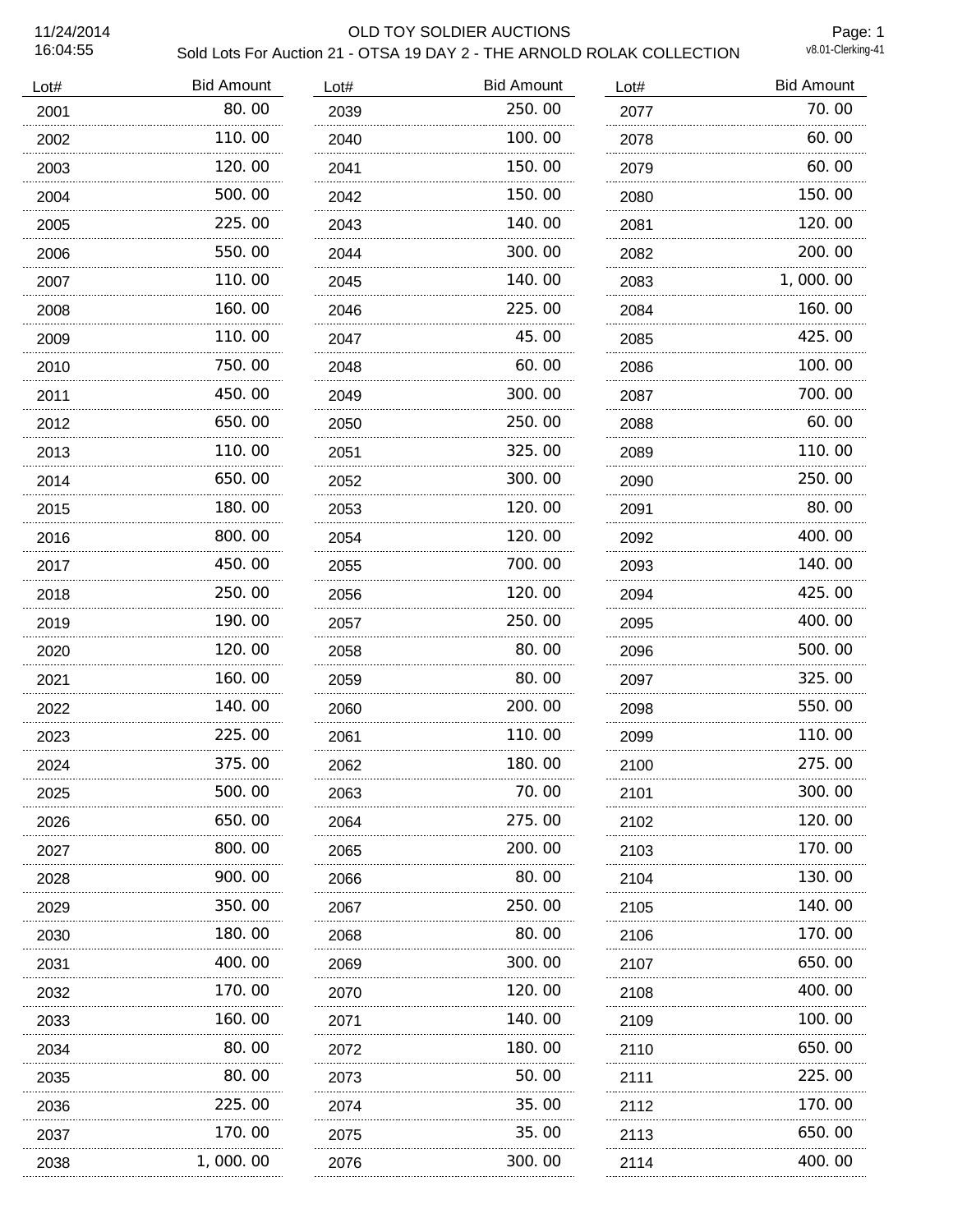## 11/24/2014 OLD TOY SOLDIER AUCTIONS Sold Lots For Auction 21 - OTSA 19 DAY 2 - THE ARNOLD ROLAK COLLECTION

Page: 2<br>v8.01-Clerking-41

| Lot# | <b>Bid Amount</b> | Lot# | <b>Bid Amount</b> | Lot# | <b>Bid Amount</b> |
|------|-------------------|------|-------------------|------|-------------------|
| 2115 | 110.00            | 2153 | 350.00            | 2191 | 140.00            |
| 2116 | 80.00             | 2154 | 300.00            | 2192 | 90.00             |
| 2117 | 130.00            | 2155 | 150.00            | 2193 | 60.00             |
| 2118 | 375.00            | 2156 | 1,600.00          | 2194 | 200.00            |
| 2119 | 190.00            | 2157 | 160.00            | 2195 | 130.00            |
| 2120 | 250.00            | 2158 | 475.00            | 2196 | 140.00            |
| 2121 | 300.00            | 2159 | 750.00            | 2197 | 120.00            |
| 2122 | 190.00            | 2160 | 500.00            | 2198 | 120.00            |
| 2123 | 425.00<br>.       | 2161 | 80.00             | 2199 | 110.00            |
| 2124 | 130.00            | 2162 | 700.00            | 2200 | 50.00             |
| 2125 | 160.00            | 2163 | 250.00            | 2201 | 35.00             |
| 2126 | 80.00             | 2164 | 100.00            | 2202 | 130.00            |
| 2127 | 90.00             | 2165 | 500.00            | 2203 | 80.00             |
| 2128 | 110.00            | 2166 | 90.00             | 2204 | 70.00             |
| 2129 | 300.00            | 2167 | 180.00            | 2205 | 120.00            |
| 2130 | 180.00            | 2168 | 375.00            | 2206 | 100.00            |
| 2131 | 275.00            | 2169 | 275.00            | 2207 | 150.00            |
| 2132 | 375.00            | 2170 | 120.00            | 2208 | 110.00            |
| 2133 | 150.00            | 2171 | 110.00            | 2209 | 70.00             |
| 2134 | 80.00             | 2172 | 45.00             | 2210 | 50.00             |
| 2135 | 80.00             | 2173 | 60.00             | 2211 | 50.00             |
| 2136 | 180.00            | 2174 | 110.00            | 2212 | 100.00            |
| 2137 | 275.00            | 2175 | 60.00             | 2213 | 80.00             |
| 2138 | 180.00            | 2176 | 70.00             | 2214 | 35.00             |
| 2139 | 80.00             | 2177 | 130.00            | 2215 | 45.00             |
| 2140 | 70.00             | 2178 | 100.00            | 2216 | 40.00             |
| 2141 | 160.00            | 2179 | 100.00            | 2217 | 60.00             |
| 2142 | 100.00            | 2180 | 60.00             | 2218 | 70.00             |
| 2143 | 110. 00           | 2181 | 100.00            | 2219 | 40.00             |
| 2144 | 180.00            | 2182 | 60.00             | 2220 | 100.00            |
| 2145 | 130. 00           | 2183 | 100.00            | 2221 | 35.00             |
| 2146 | 550.00            | 2184 | 60.00             | 2222 | 45.00             |
| 2147 | 70. 00            | 2185 | 100. 00           | 2223 | 70. 00            |
| 2148 | 60.00             | 2186 | 100.00            | 2224 | 90.00             |
| 2149 | 400. 00           | 2187 | 550.00            | 2225 | 30.00             |
| 2150 | 120.00            | 2188 | 90.00             | 2226 | 250.00            |
| 2151 | 300.00            | 2189 | 110.00            | 2227 | 45.00             |
| 2152 | 160.00            | 2190 | 100.00            | 2228 | 40.00             |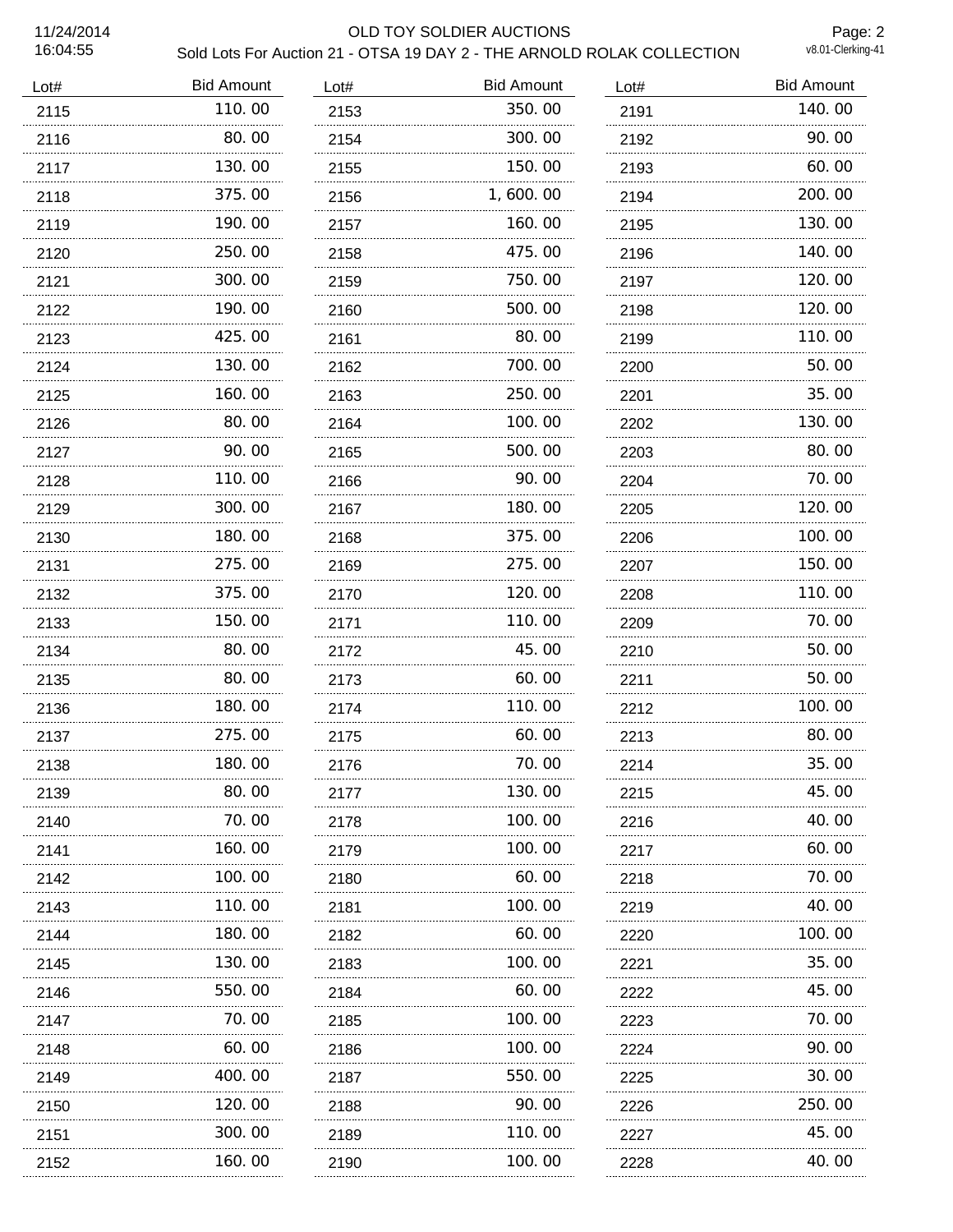#### 11/24/2014 OLD TOY SOLDIER AUCTIONS Sold Lots For Auction 21 - OTSA 19 DAY 2 - THE ARNOLD ROLAK COLLECTION

Page: 3<br>v8.01-Clerking-41

| Lot# | <b>Bid Amount</b> | Lot# | <b>Bid Amount</b> | Lot# | <b>Bid Amount</b> |
|------|-------------------|------|-------------------|------|-------------------|
| 2229 | 130.00            | 2267 | 170.00            | 2305 | 100.00            |
| 2230 | 110.00            | 2268 | 100.00            | 2306 | 350.00            |
| 2231 | 70.00             | 2269 | 550.00            | 2307 | 160.00            |
| 2232 | 120.00            | 2270 | 250.00            | 2308 | 40.00             |
| 2233 | 350.00            | 2271 | 70.00             | 2309 | 60.00             |
| 2234 | 190.00            | 2272 | 50.00             | 2310 | 400.00            |
| 2235 | 90.00             | 2273 | 130.00            | 2311 | 650.00            |
| 2236 | 100.00            | 2274 | 550.00            | 2312 | 700.00            |
| 2237 | 45.00             | 2275 | 475.00            | 2313 | 225.00            |
| 2238 | 300.00            | 2276 | 475.00            | 2314 | 1,500.00          |
| 2239 | 70.00             | 2277 | 35.00             | 2315 | 130.00            |
| 2240 | 50.00             | 2278 | 80.00             | 2316 | 225.00            |
| 2241 | 50.00             | 2279 | 300.00            | 2317 | 650.00            |
| 2242 | 12,000.00         | 2280 | 130.00            | 2318 | 375.00            |
| 2243 | 130.00            | 2281 | 140.00            | 2319 | 190.00            |
| 2244 | 50.00             | 2282 | 400.00            | 2320 | 80.00             |
| 2245 | 80.00             | 2283 | 450.00            | 2321 | 70.00             |
| 2246 | 45.00             | 2284 | 600.00            | 2322 | 60.00             |
| 2247 | 70.00             | 2285 | 160.00            | 2323 | 70.00             |
| 2248 | 60.00             | 2286 | 2,500.00          | 2324 | 110.00            |
| 2249 | 130.00            | 2287 | 550.00            | 2325 | 60.00             |
| 2250 | 180.00            | 2288 | 650.00            | 2326 | 35.00             |
| 2251 | .<br>50.00        | 2289 | 225.00            | 2327 | 40.00             |
| 2252 | 30.00             | 2290 | 550.00            | 2328 | 130.00            |
| 2253 | 25.00             | 2291 | 800.00            | 2329 | 70. 00            |
| 2254 | 100.00            | 2292 | 275.00            | 2330 | 200.00            |
| 2255 | 40.00             | 2293 | 275.00            | 2331 | 45.00             |
| 2256 | 100. 00           | 2294 | 900.00            | 2332 | 20.00             |
| 2257 | 40.00             | 2295 | 550.00            | 2333 | 60.00             |
| 2258 | 100. 00           | 2296 | 180.00            | 2334 | 225.00            |
| 2259 | 100. 00           | 2297 | 120.00            | 2335 | 160.00            |
| 2260 | 70. 00            | 2298 | 110.00            | 2336 | 2, 100. 00        |
| 2261 | 130.00            | 2299 | 375.00            | 2337 | 450.00            |
| 2262 | 80.00             | 2300 | 130.00            | 2338 | 180.00            |
| 2263 | 80.00             | 2301 | 90.00             | 2339 | 1,500.00          |
| 2264 | 90.00             | 2302 | 100.00            | 2340 | 750.00            |
| 2265 | 60.00             | 2303 | 80.00             | 2341 | 160.00            |
| 2266 | 300. 00           | 2304 | 150.00            | 2342 | 400.00            |
|      |                   |      |                   |      |                   |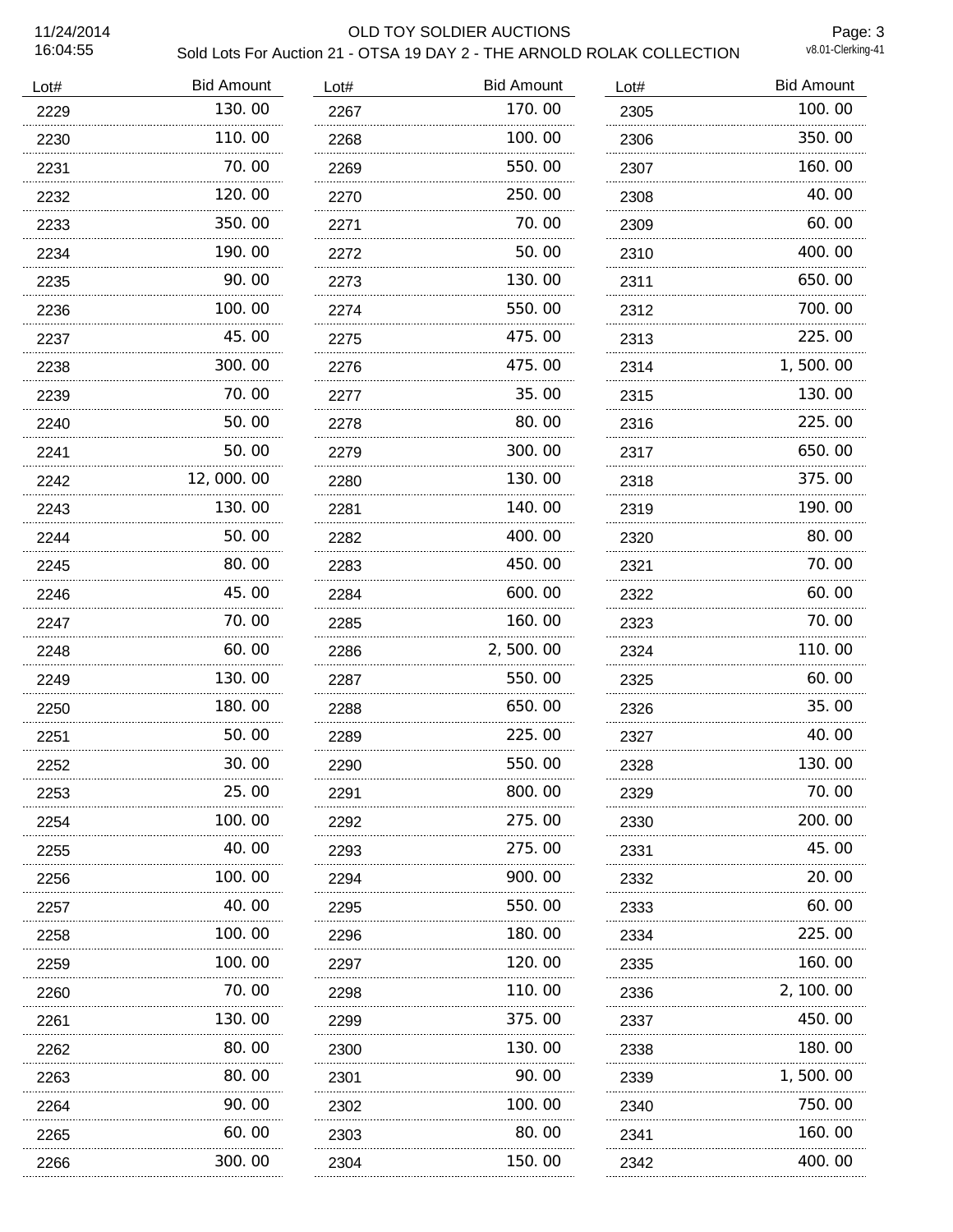## 11/24/2014 OLD TOY SOLDIER AUCTIONS Sold Lots For Auction 21 - OTSA 19 DAY 2 - THE ARNOLD ROLAK COLLECTION

Page: 4<br>v8.01-Clerking-41

| Lot# | <b>Bid Amount</b> | Lot# | <b>Bid Amount</b> | Lot#      | <b>Bid Amount</b> |
|------|-------------------|------|-------------------|-----------|-------------------|
| 2343 | 170.00            | 2381 | 300.00            | 2419      | 650.00            |
| 2344 | 550.00            | 2382 | 275.00            | 2420      | 100.00            |
| 2345 | 300.00            | 2383 | 50.00             | 2421      | 300.00            |
| 2346 | 130.00            | 2384 | 750.00            | 2422      | 170.00            |
| 2347 | 110.00            | 2385 | 900.00            | 2423<br>. | 300.00            |
| 2348 | 250.00            | 2386 | 150.00            | 2424      | 130.00            |
| 2349 | 60.00             | 2387 | 225.00            | 2425      | 550.00            |
| 2350 | 200.00            | 2388 | 600.00            | 2426      | 550.00            |
| 2351 | 400.00            | 2389 | 80.00             | 2427      | 130.00            |
| 2352 | 80.00             | 2390 | 150.00            | 2428      | 475.00            |
| 2353 | 80.00             | 2391 | 70.00             | 2429      | 425.00            |
| 2354 | 950.00            | 2392 | 60.00             | 2430      | 70.00             |
| 2355 | 300.00            | 2393 | 300.00            | 2431      | 275.00            |
| 2356 | 325.00            | 2394 | 100.00            | 2432      | 110.00            |
| 2357 | 1,600.00          | 2395 | 70.00             | 2433      | 50.00             |
| 2358 | 500.00            | 2396 | 475.00            | 2434      | 90.00             |
| 2359 | 70.00             | 2397 | 60.00             | 2435      | 35.00             |
| 2360 | 600.00            | 2398 | 2,800.00          | 2436      | 60.00             |
| 2361 | 200.00            | 2399 | 6, 500.00         | 2437      | 250.00            |
| 2362 | 225.00            | 2400 | 425.00            | 2438      | 120.00            |
| 2363 | 140.00            | 2401 | 3, 100.00         | 2439      | 50.00             |
| 2364 | 450.00            | 2402 | 600.00            | 2440      | 70.00             |
| 2365 | 325.00            | 2403 | 150.00            | 2441      | 180.00            |
| 2366 | 275.00            | 2404 | 130.00            | 2442      | 250.00            |
| 2367 | 2,600.00          | 2405 | 650.00            | 2443      | 130.00            |
| 2368 | 850.00            | 2406 | 130.00            | 2444      | 140.00            |
| 2369 | 140.00            | 2407 | 300.00            | 2445      | 90.00             |
| 2370 | 350.00            | 2408 | 400.00            | 2446      | 140.00            |
| 2371 | 225.00            | 2409 | 2, 600. 00        | 2447      | 110.00            |
| 2372 | 1, 600. 00        | 2410 | 1, 100.00         | 2448      | 60.00             |
| 2373 | 400.00            | 2411 | 400.00            | 2449      | 50.00             |
| 2374 | 190.00            | 2412 | 450.00            | 2450      | 550.00            |
| 2375 | 225.00            | 2413 | 130.00            | 2451      | 130.00            |
| 2376 | 475.00            | 2414 | 50.00             | 2452      | 325.00            |
| 2377 | 450. 00           | 2415 | 300.00            | 2453      | 140.00            |
| 2378 | 300.00            | 2416 | 110.00            | 2454      | 100.00            |
| 2379 | 350.00            | 2417 | 350.00            | 2455      | 140.00            |
| 2380 | 400.00            | 2418 | 400.00            | 2456      | 90.00             |
|      |                   |      |                   |           |                   |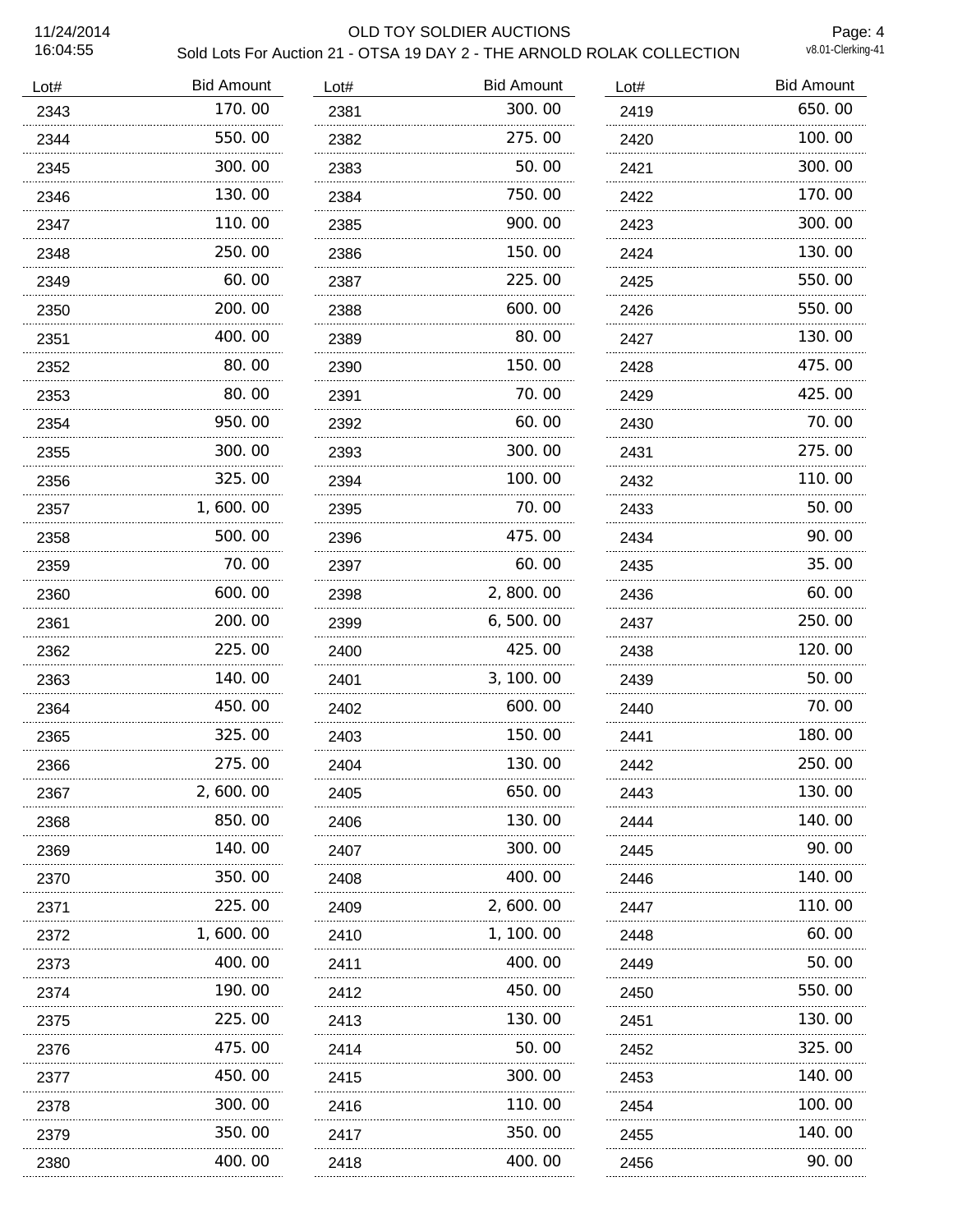## 11/24/2014 OLD TOY SOLDIER AUCTIONS Sold Lots For Auction 21 - OTSA 19 DAY 2 - THE ARNOLD ROLAK COLLECTION

Page: 5<br>v8.01-Clerking-41

| Lot#  | <b>Bid Amount</b> | Lot# | <b>Bid Amount</b> | Lot# | <b>Bid Amount</b> |
|-------|-------------------|------|-------------------|------|-------------------|
| 2457  | 180.00            | 2495 | 400.00            | 2533 | 100.00            |
| 2458  | 70.00             | 2496 | 100.00            | 2534 | 400.00            |
| 2459  | 100.00            | 2497 | 225.00            | 2535 | 130.00            |
| 2460  | 45.00             | 2498 | 45.00             | 2536 | 100.00            |
| 2461  | 325.00            | 2499 | 35.00             | 2537 | 500.00            |
| 2462  | 120.00            | 2500 | 180.00            | 2538 | 90.00             |
| 2463  | 170.00            | 2501 | 170.00            | 2539 | 110.00            |
| 2464  | 180.00            | 2502 | 225.00            | 2540 | 90.00             |
| 2465  | 100.00            | 2503 | 250.00            | 2541 | 40.00             |
| 2466  | 70.00             | 2504 | 190.00            | 2542 | 60.00             |
| 2467  | 60.00             | 2505 | 250.00            | 2543 | 45.00             |
| 2468  | 90.00             | 2506 | 250.00            | 2544 | 80.00             |
| 2469  | 160.00            | 2507 | 35.00             | 2545 | 180.00            |
| 2470  | 110.00            | 2508 | 70.00             | 2546 | 150.00            |
| 2471  | 30.00             | 2509 | 225.00            | 2547 | 130.00            |
| 2472  | 20.00             | 2510 | 200.00            | 2548 | 200.00            |
| 2473  | 45.00             | 2511 | 200.00            | 2549 | 400.00            |
| 2474  | 80.00             | 2512 | 50.00             | 2550 | 190.00            |
| 2475  | 110.00            | 2513 | 70.00             | 2551 | 400.00            |
| 2476  | 50.00             | 2514 | 80.00             | 2552 | 200.00            |
| 2477  | 80.00             | 2515 | 325.00            | 2553 | 400.00            |
| 2478  | 70.00             | 2516 | 350.00            | 2554 | 250.00            |
| 2479  | 60.00             | 2517 | 110.00            | 2555 | 45.00             |
| 2480. | 80.00             | 2518 | 110.00            | 2556 | 90.00             |
| 2481  | 140.00            | 2519 | 130.00            | 2557 | 160.00            |
| 2482  | 50.00             | 2520 | 110.00            | 2558 | 90. 00            |
| 2483  | 60.00             | 2521 | 100.00            | 2559 | 225.00            |
| 2484  | 80.00             | 2522 | 140.00            | 2560 | 400.00            |
| 2485  | 60.00             | 2523 | 140.00            | 2561 | 275.00            |
| 2486  | 80.00             | 2524 | 130.00            | 2562 | 110.00            |
| 2487  | 60.00             | 2525 | 110.00            | 2563 | 40.00             |
| 2488  | 45.00             | 2526 | 400.00            | 2564 | 100. 00           |
| 2489  | 45.00             | 2527 | 130.00            | 2565 | 40.00             |
| 2490  | 130.00            | 2528 | 200.00            | 2566 | 30.00             |
| 2491  | 110.00            | 2529 | 180.00            | 2567 | 40.00             |
| 2492  | 90.00             | 2530 | 50.00             | 2568 | 60.00             |
| 2493  | 110.00            | 2531 | 50.00             | 2569 | 45.00             |
| 2494  | 140.00            | 2532 | 45.00             | 2570 | 70.00             |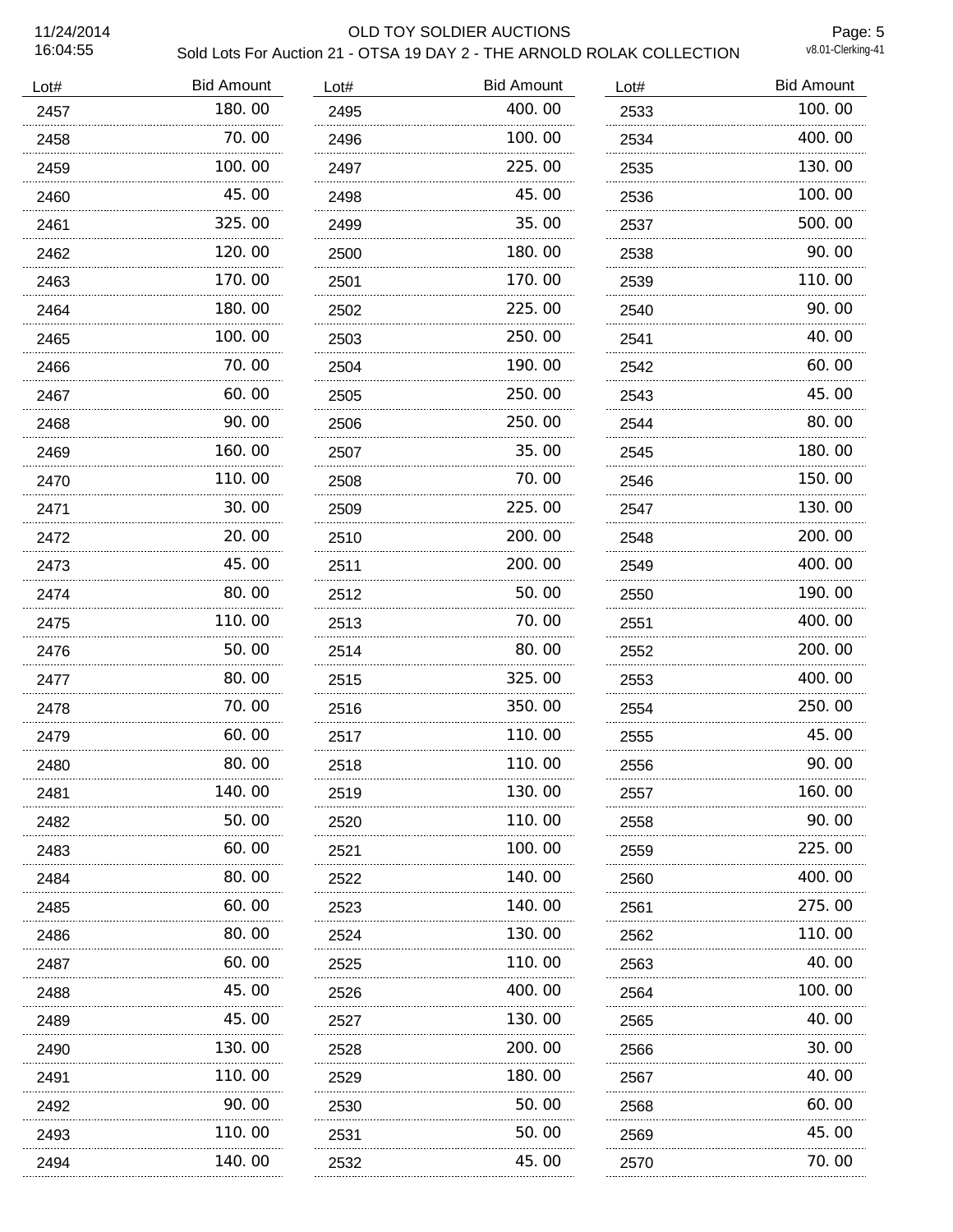11/24/2014 OLD TOY SOLDIER AUCTIONS Sold Lots For Auction 21 - OTSA 19 DAY 2 - THE ARNOLD ROLAK COLLECTION

| <b>Bid Amount</b> |
|-------------------|
| 50.00             |
| 50.00<br>.        |
| 190.00<br>.       |
| 190.00<br>.       |
| 160.00<br>.       |
| 90.00             |
| 110.00            |
| 225.00            |
| 120.00            |
| 120.00            |
| 325.00            |
| 170.00            |
| 225.00            |
| 80.00             |
| 200.00            |
| 90.00             |
| 80.00             |
| 110.00            |
| 130.00            |
| 70. 00            |
| 160.00            |
| 350.00            |
| 250.00            |
| 110.00            |
|                   |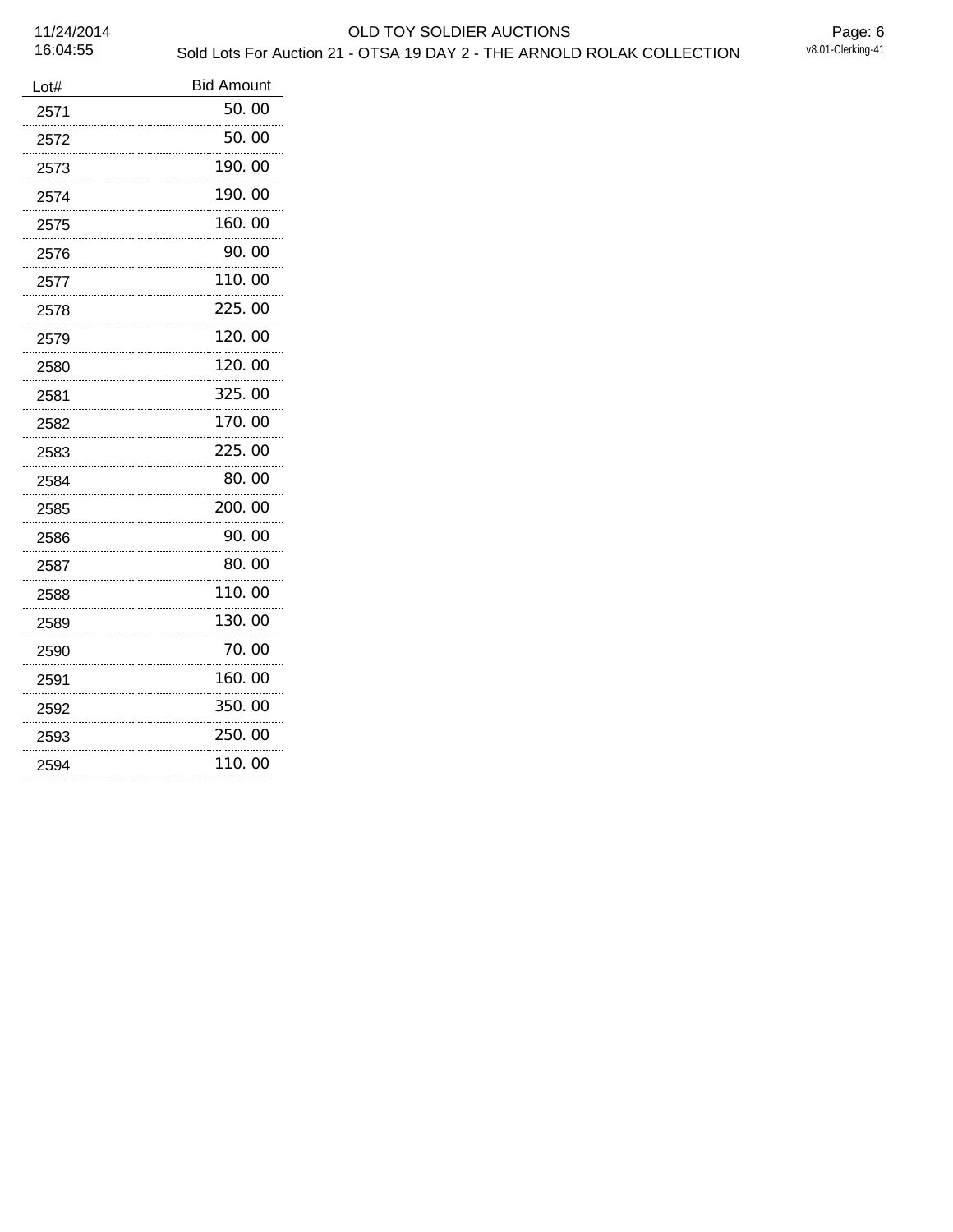12:27:13

#### 11/25/2014 OLD TOY SOLDIER AUCTIONS Sold Lots For Auction 20 - OTSA 19 DAY 3 - THE ARNOLD ROLAK COLLECTION

Page: 1<br>v8.01-Clerking-41

| Lot# | <b>Bid Amount</b> | Lot# | <b>Bid Amount</b> | Lot# | <b>Bid Amount</b> |
|------|-------------------|------|-------------------|------|-------------------|
| 3001 | 850.00            | 3039 | 130.00            | 3077 | 150.00            |
| 3002 | 170.00            | 3040 | 70.00             | 3078 | 150.00            |
| 3003 | 110.00            | 3041 | 275.00            | 3079 | 110.00            |
| 3004 | 100, 00           | 3042 | 170.00            | 3080 | 160.00            |
| 3005 | 80.00             | 3043 | 130.00            | 3081 | 160.00            |
| 3006 | 550.00            | 3044 | 140.00            | 3082 | 140.00            |
| 3007 | 190.00            | 3045 | 120.00            | 3083 | 160.00            |
| 3008 | 60.00             | 3046 | 225.00            | 3084 | 350.00            |
| 3009 | 170.00            | 3047 | 100.00            | 3085 | 120.00            |
| 3010 | 80.00             | 3048 | 120.00            | 3086 | 130.00            |
| 3011 | 70.00             | 3049 | 120.00            | 3087 | 130.00            |
| 3012 | 600.00            | 3050 | 110.00            | 3088 | 110.00            |
| 3013 | 325.00            | 3051 | 100.00            | 3089 | 250.00            |
| 3014 | 160.00            | 3052 | 300.00            | 3090 | 300.00            |
| 3015 | 225.00            | 3053 | 110.00            | 3091 | 250.00            |
| 3016 | 300.00            | 3054 | 120.00            | 3092 | 130.00            |
| 3017 | 120.00            | 3055 | 275.00            | 3093 | 250.00            |
| 3018 | 180.00            | 3056 | 150.00            | 3094 | 170.00            |
| 3019 | 150. 00           | 3057 | 130.00            | 3095 | 180.00            |
| 3020 | 275.00            | 3058 | 100. 00           | 3096 | 350.00            |
| 3021 | 300.00            | 3059 | 300.00            | 3097 | 200.00            |
| 3022 | 150.00            | 3060 | 100.00            | 3098 | 140.00            |
| 3023 | 750.00            | 3061 | 225.00            | 3099 | 475.00            |
| 3024 | 400.00            | 3062 | 130.00            | 3100 | 110.00            |
| 3025 | 400. 00           | 3063 | 300. 00           | 3101 | 100. 00           |
| 3026 | 170. 00           | 3064 | 275.00            | 3102 | 110.00            |
| 3027 | 225.00            | 3065 | 400.00            | 3103 | 80.00             |
| 3028 | 110.00            | 3066 | 80.00             | 3104 | 70. 00            |
| 3029 | 200.00            | 3067 | 140.00            | 3105 | 110.00            |
| 3030 | 140. 00           | 3068 | 170.00            | 3106 | 120.00            |
| 3031 | 160. 00           | 3069 | 150.00            | 3107 | 200.00            |
| 3032 | 150.00            | 3070 | 375.00            | 3108 | 150.00            |
| 3033 | 130.00            | 3071 | 190.00            | 3109 | 950.00            |
| 3034 | 225.00            | 3072 | 100.00            | 3110 | 1, 700. 00        |
| 3035 | 130. 00           | 3073 | 170.00            | 3111 | 160.00            |
| 3036 | 40.00             | 3074 | 170.00            | 3112 | 150.00            |
| 3037 | 40.00             | 3075 | 150.00            | 3113 | 450.00            |
| 3038 | 475.00            | 3076 | 150.00            | 3114 | 1,000.00          |
|      |                   |      |                   |      |                   |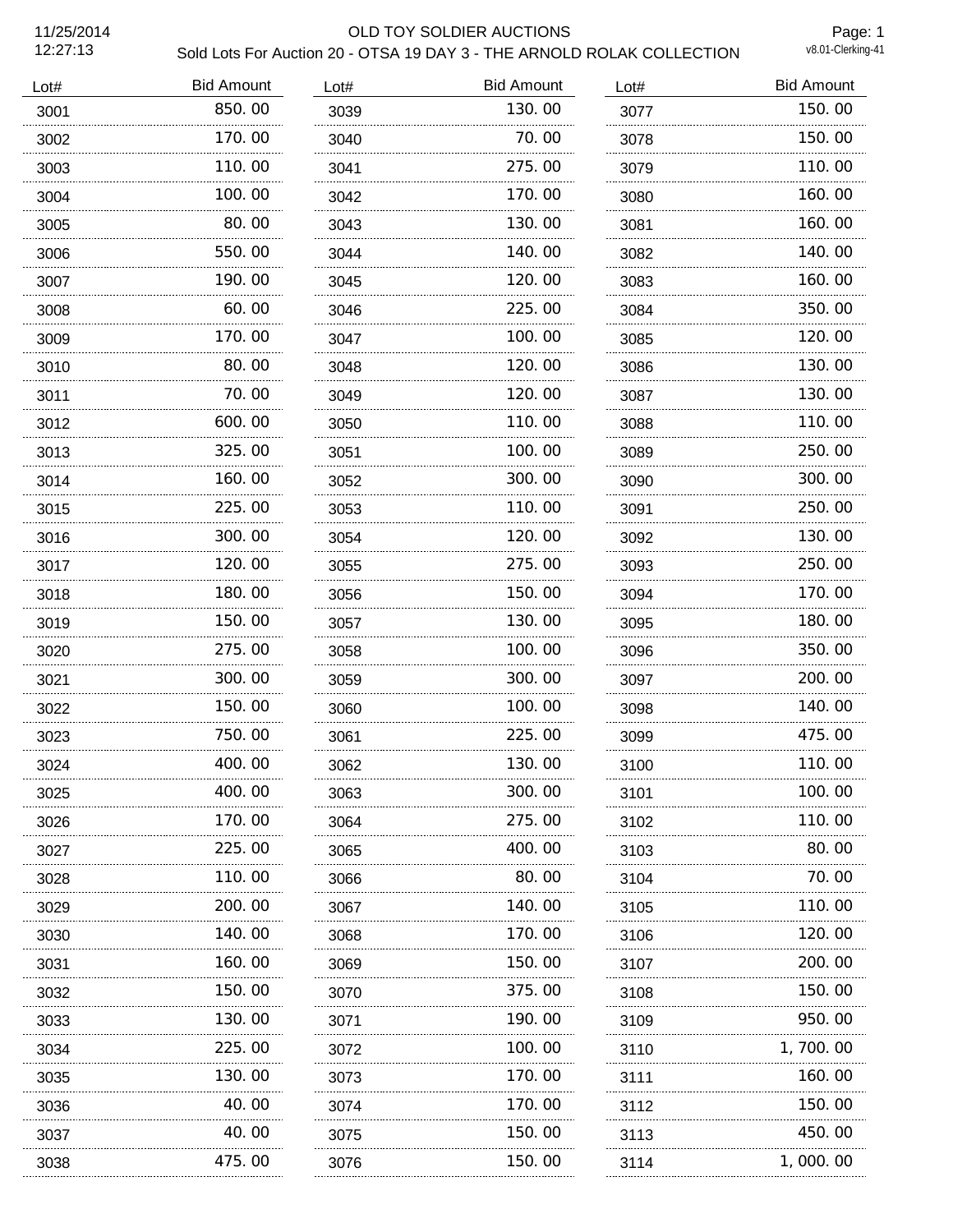12:27:13

#### 11/25/2014 OLD TOY SOLDIER AUCTIONS Sold Lots For Auction 20 - OTSA 19 DAY 3 - THE ARNOLD ROLAK COLLECTION

Page: 2<br>v8.01-Clerking-41

| Lot# | <b>Bid Amount</b> | Lot# | <b>Bid Amount</b> | Lot# | <b>Bid Amount</b> |
|------|-------------------|------|-------------------|------|-------------------|
| 3115 | 160.00            | 3153 | 450.00            | 3191 | 300.00            |
| 3116 | 80.00             | 3154 | 275.00            | 3192 | 110.00            |
| 3117 | 250.00            | 3155 | 350.00            | 3193 | 160.00            |
| 3118 | 300.00            | 3156 | 300.00            | 3194 | 100.00            |
| 3119 | 250.00            | 3157 | 850.00            | 3195 | 140.00            |
| 3120 | 500.00            | 3158 | 850.00            | 3196 | 80.00             |
| 3121 | 100.00            | 3159 | 325.00            | 3197 | 275.00            |
| 3122 | 500.00            | 3160 | 375.00            | 3198 | 90.00             |
| 3123 | 1, 100.00         | 3161 | 275.00            | 3199 | 35.00             |
| 3124 | 750.00            | 3162 | 110.00            | 3200 | 35.00             |
| 3125 | 275.00            | 3163 | 1,500.00          | 3201 | 450.00            |
| 3126 | 120.00            | 3164 | 550.00            | 3202 | 400.00            |
| 3127 | 130.00            | 3165 | 700.00            | 3203 | 600.00            |
| 3128 | 250.00            | 3166 | 375.00            | 3204 | 1, 100. 00        |
| 3129 | 325.00            | 3167 | 600.00            | 3205 | 375.00            |
| 3130 | 425.00            | 3168 | 450.00            | 3206 | 140.00            |
| 3131 | 425.00            | 3169 | 475.00            | 3207 | 350.00            |
| 3132 | 325.00            | 3170 | 350.00            | 3208 | 750.00            |
| 3133 | 225,00            | 3171 | 700.00            | 3209 | 300.00            |
| 3134 | 200, 00           | 3172 | 275.00            | 3210 | 375.00            |
| 3135 | 850.00            | 3173 | 200.00            | 3211 | 160.00            |
| 3136 | 475.00            | 3174 | 170.00            | 3212 | 300.00            |
| 3137 | 100.00            | 3175 | 800.00            | 3213 | 1,300.00          |
| 3138 | 700.00            | 3176 | 400.00            | 3214 | 750.00            |
| 3139 | 550. 00           | 3177 | 120. 00           | 3215 | 275.00            |
| 3140 | 170.00            | 3178 | 160.00            | 3216 | 150.00            |
| 3141 | 120.00            | 3179 | 170.00            | 3217 | 80.00             |
| 3142 | 325.00            | 3180 | 250.00            | 3218 | 60. 00            |
| 3143 | 130.00            | 3181 | 475.00            | 3219 | 225.00            |
| 3144 | 325.00            | 3182 | 400.00            | 3220 | 250,00            |
| 3145 | 350.00            | 3183 | 275.00            | 3221 | 40.00             |
| 3146 | 110.00            | 3184 | 190.00            | 3222 | 35.00             |
| 3147 | 80.00             | 3185 | 50.00             | 3223 | 35.00             |
| 3148 | 110.00            | 3186 | 60.00             | 3224 | 40.00             |
| 3149 | 170. 00           | 3187 | 70.00             | 3225 | 325.00            |
| 3150 | 225.00            | 3188 | 50.00             | 3226 | 110. 00           |
| 3151 | 130.00            | 3189 | 150.00            | 3227 | 60.00             |
| 3152 | 160.00            | 3190 | 4, 500. 00        | 3228 | 80.00             |
|      |                   |      |                   |      |                   |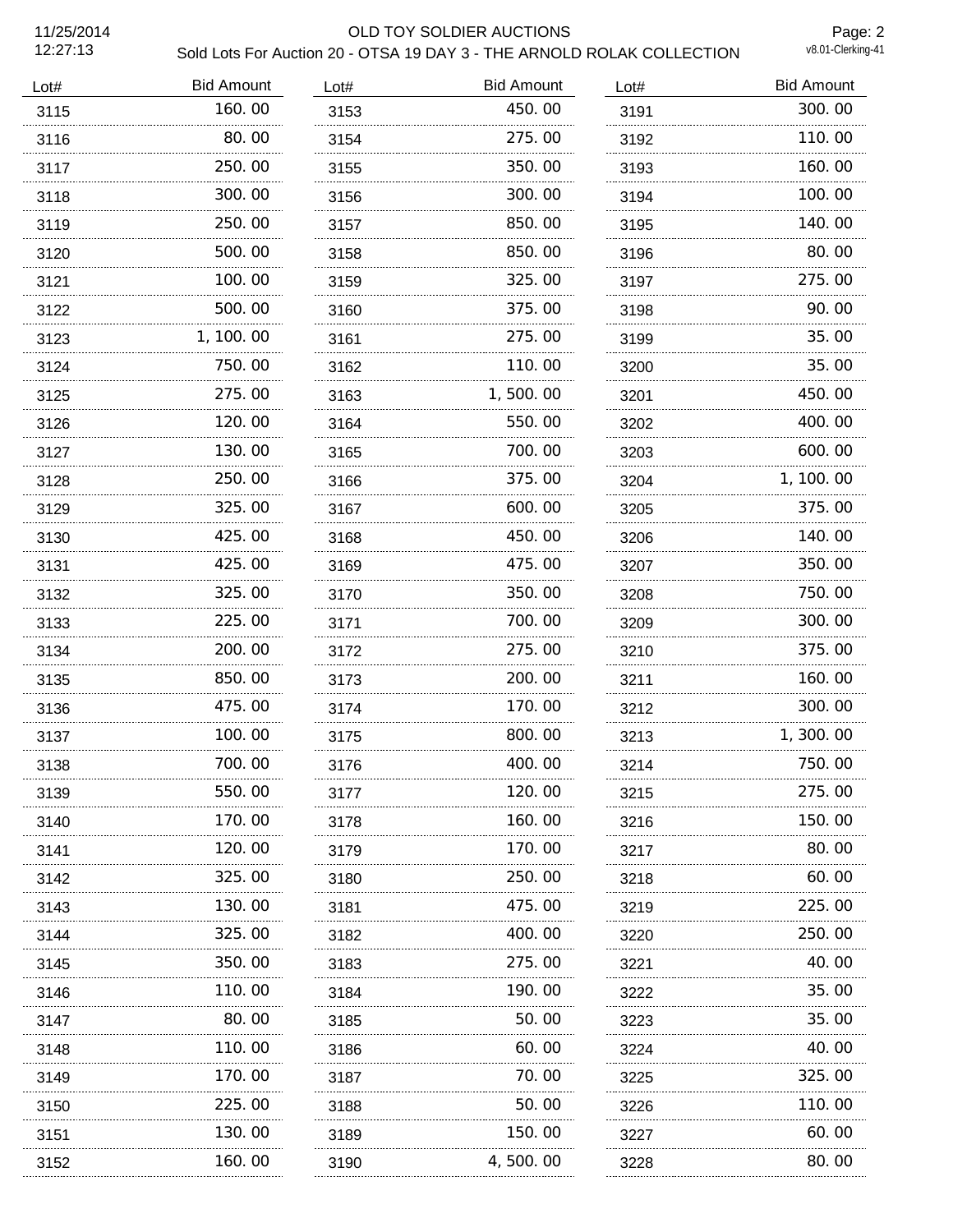11/25/2014<br>12:27:13

## OLD TOY SOLDIER AUCTIONS

Page: 3

| Sold Lots For Auction 20 - OTSA 19 DAY 3 - THE ARNOLD ROLAK COLLECTION | v8.01-Clerking-41 |
|------------------------------------------------------------------------|-------------------|
|------------------------------------------------------------------------|-------------------|

| <b>Bid Amount</b> | Lot#   | <b>Bid Amount</b> | Lot# | <b>Bid Amount</b> |
|-------------------|--------|-------------------|------|-------------------|
| 1,400.00          | 3267   | 225.00            | 3305 | 100.00            |
| 80.00             | 3268   | 90.00             | 3306 | 50.00             |
| 325.00            | 3269   | 800.00            | 3307 | 60.00             |
| 375.00            | 3270   | 130.00            | 3308 | 70.00             |
| 300.00            | 3271   | 130.00            | 3309 | 80.00             |
| 130.00            | 3272   | 250.00            | 3310 | 110.00            |
| 100.00            | 3273   | 170.00            | 3311 | 130.00            |
| 150.00            | 3274   | 250.00            | 3312 | 180.00            |
| 70.00             | 3275   | 250.00            | 3313 | 110.00            |
| 70.00             | 3276   | 120,00            | 3314 | 130.00            |
| 35.00             | 3277   | 110.00            | 3315 | 110.00            |
| 110.00            | 3278   | 170.00            | 3316 | 190.00            |
| 120.00            | 3279   | 90.00             | 3317 | 60.00             |
| 120.00            | 3280   | 1,600.00          | 3318 | 100.00            |
| 150.00            | 3281   | 350.00            | 3319 | 60.00             |
| 80.00             | 3282   | 250.00            | 3320 | 160.00            |
| 110.00            | 3283   | 110.00            | 3321 | 100.00            |
| 100, 00           | 3284   | 100.00            | 3322 | 100.00            |
| 50.00             | 3285   | 500.00            | 3323 | 160.00            |
| 250.00            | 3286   | 425,00            | 3324 | 140.00            |
| 45.00             | 3287   | 400.00            | 3325 | 80.00             |
| 100.00            | 3288   | 100.00            | 3326 | 190.00            |
| 100.00            | 3289   | 80.00             | 3327 | 120.00            |
| 200.00            | 3290   | 80.00             | 3328 | 60.00             |
| 550.00            | 3291   | 25.00             | 3329 | 45.00             |
| 130.00            | 3292   | 50.00             | 3330 | 90.00             |
| 150.00            | 3293   | 70.00             | 3331 | 110.00            |
| 350. 00           | 3294   | 60.00             | 3332 | 45.00             |
| 120.00            | 3295   | 90. OO            | 3333 | 150.00            |
| 170.00            | 3296   | 110.00            | 3334 | 160.00            |
| 160.00            | 3297   | 60.00             | 3335 | 60.00             |
| 150.00            | 3298   | 50.00             | 3336 | 90.00             |
| 90.00             | 3299   | 50.00             | 3337 | 70.00             |
| 130.00            | 3300   | 180.00            | 3338 | 350.00            |
| 160.00            | 3301   | 70.00             | 3339 | 550.00            |
| 110.00            | 3302   | 60.00             | 3340 | 600.00            |
| 140.00            | 3303   | 110.00            | 3341 | 375.00            |
| 250.00            | 3304   | 70.00             | 3342 | 700.00            |
|                   | .<br>. |                   |      |                   |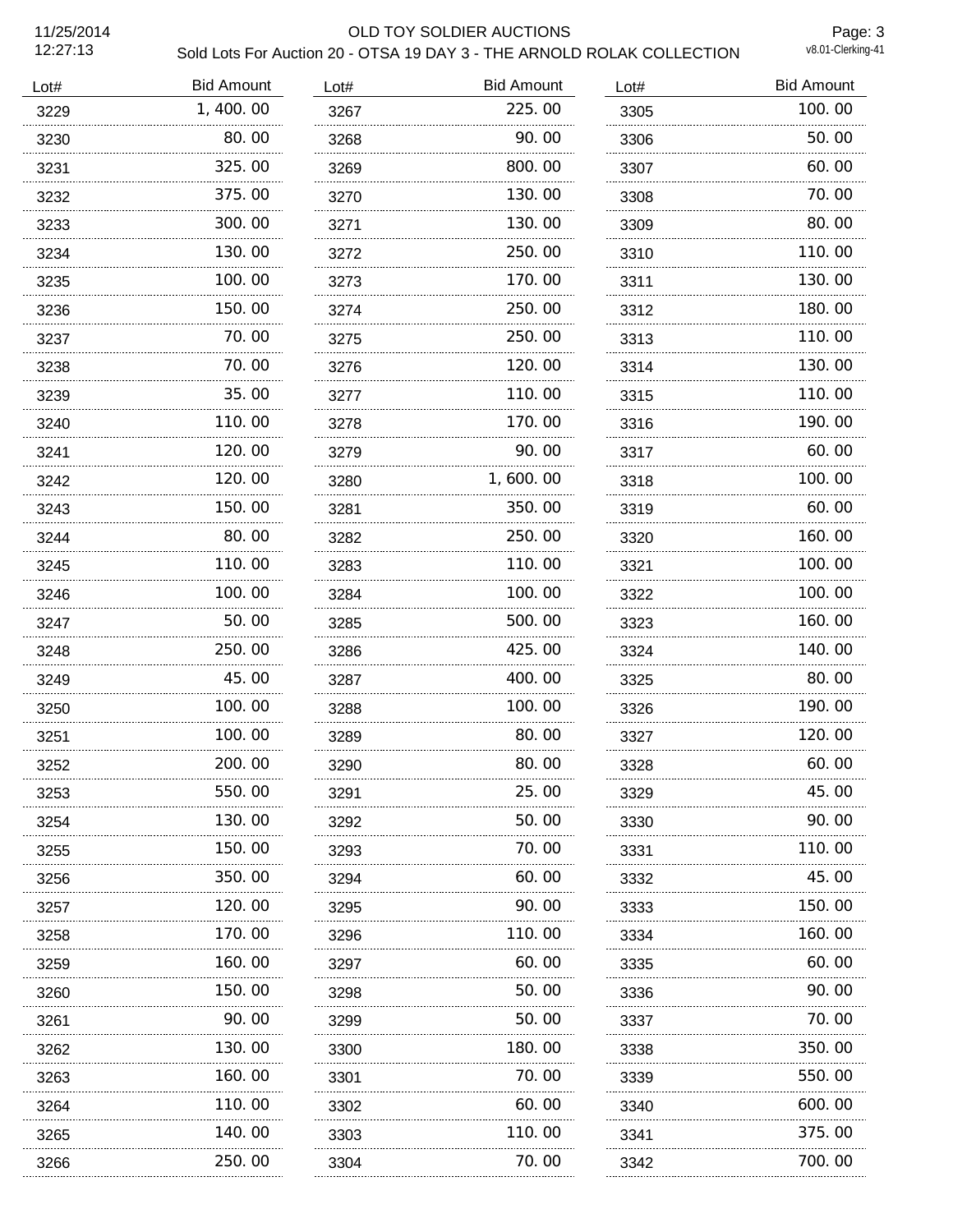12:27:13

#### 11/25/2014 OLD TOY SOLDIER AUCTIONS Sold Lots For Auction 20 - OTSA 19 DAY 3 - THE ARNOLD ROLAK COLLECTION

Page: 4<br>v8.01-Clerking-41

| Lot# | <b>Bid Amount</b> | Lot# | <b>Bid Amount</b> | Lot# | <b>Bid Amount</b> |
|------|-------------------|------|-------------------|------|-------------------|
| 3343 | 150.00            | 3381 | 190.00            | 3419 | 20.00             |
| 3344 | 150.00            | 3382 | 150.00            | 3420 | 90.00             |
| 3345 | 275.00            | 3383 | 80.00             | 3421 | 60.00             |
| 3346 | 120.00            | 3384 | 80.00             | 3422 | 110.00            |
| 3347 | 130.00            | 3385 | 250.00            | 3423 | 60.00             |
| 3348 | 190.00            | 3386 | 60.00             | 3424 | 400.00            |
| 3349 | 110.00            | 3387 | 110.00            | 3425 | 425.00            |
| 3350 | 130.00            | 3388 | 80.00             | 3426 | 500.00            |
| 3351 | 180.00            | 3389 | 50.00             | 3427 | 1, 100. 00        |
| 3352 | 110.00            | 3390 | 60.00             | 3428 | 400.00            |
| 3353 | 70.00             | 3391 | 60.00             | 3429 | 850.00            |
| 3354 | 110.00            | 3392 | 50.00             | 3430 | 190.00            |
| 3355 | 80.00             | 3393 | 80.00             | 3431 | 100.00            |
| 3356 | 60.00             | 3394 | 160.00            | 3432 | 190.00            |
| 3357 | 60.00             | 3395 | 150.00            | 3433 | 130.00            |
| 3358 | 90.00             | 3396 | 100.00            | 3434 | 110.00            |
| 3359 | 70.00             | 3397 | 60.00             | 3435 | 750.00            |
| 3360 | 60.00             | 3398 | 50.00             | 3436 | 500.00            |
| 3361 | 110.00            | 3399 | 60.00             | 3437 | 800.00            |
| 3362 | 100.00            | 3400 | 60.00             | 3438 | 600.00            |
| 3363 | 70.00             | 3401 | 50.00             | 3439 | 300.00            |
| 3364 | 130.00            | 3402 | 40.00             | 3440 | 550.00            |
| 3365 | 60.00             | 3403 | 40.00             | 3441 | 110.00            |
| 3366 | 70.00             | 3404 | 50.00             | 3442 | 80.00             |
| 3367 | 80.00             | 3405 | 180.00            | 3443 | 110.00            |
| 3368 | 160.00            | 3406 | 130.00            | 3444 | 90.00             |
| 3369 | 140. 00           | 3407 | 70.00             | 3445 | 70.00             |
| 3370 | 90.00             | 3408 | 70.00             | 3446 | 70.00             |
| 3371 | 80.00             | 3409 | 45.00             | 3447 | 70.00             |
| 3372 | 90.00             | 3410 | 45.00             | 3448 | 80.00             |
| 3373 | 50.00             | 3411 | 70. 00            | 3449 | 60.00             |
| 3374 | 80.00             | 3412 | 70.00             | 3450 | 150.00            |
| 3375 | 80.00             | 3413 | 80.00             | 3451 | 130.00            |
| 3376 | 100.00            | 3414 | 170.00            | 3452 | 60.00             |
| 3377 | 110.00            | 3415 | 250.00            | 3453 | 90.00             |
| 3378 | 180.00            | 3416 | 160.00            | 3454 | 60.00             |
| 3379 | 110.00            | 3417 | 300.00            | 3455 | 350.00            |
| 3380 | 160. 00           | 3418 | 35.00             | 3456 | 500.00            |
|      |                   |      |                   |      |                   |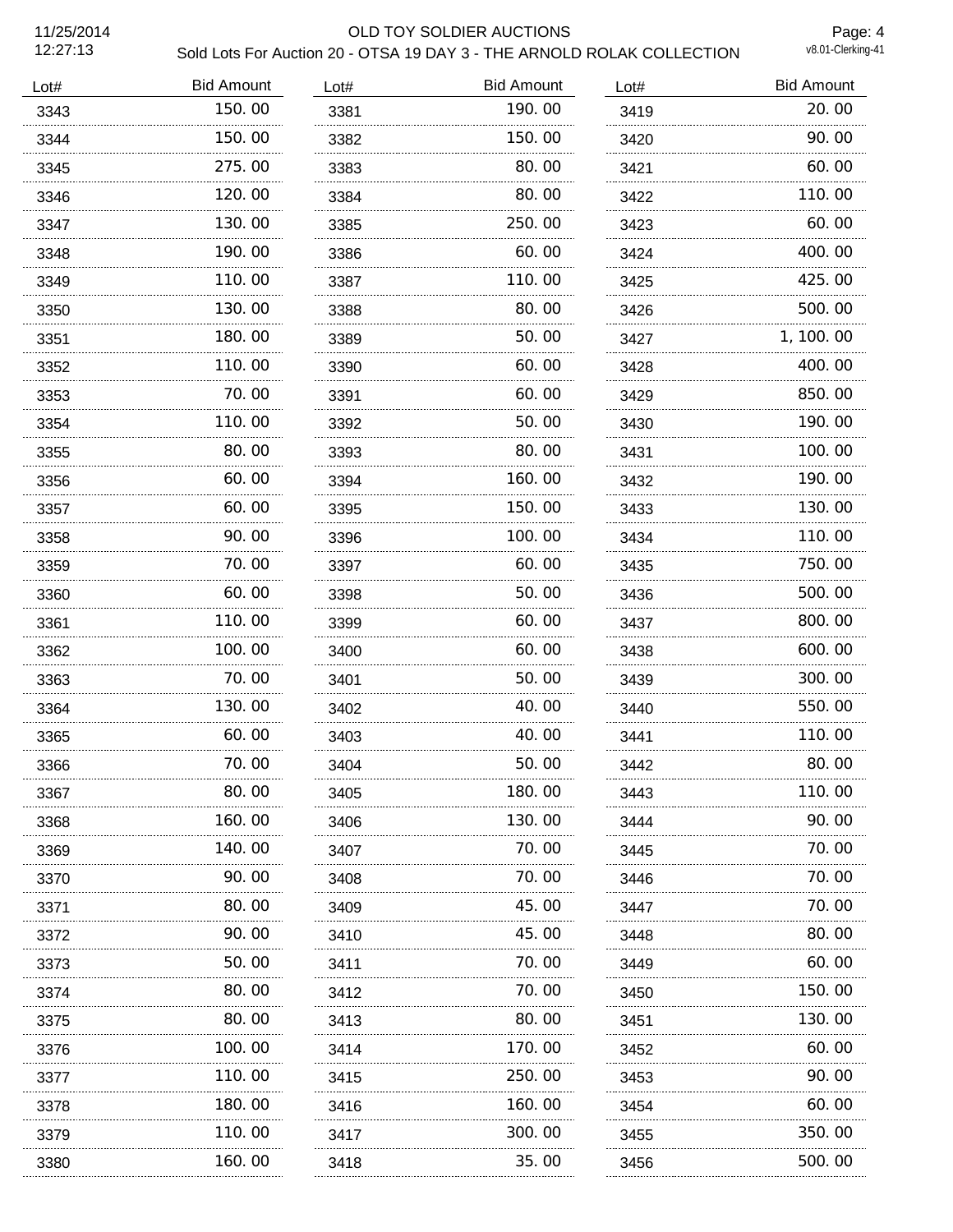11/25/2014<br>12:27:13

# OLD TOY SOLDIER AUCTIONS

Page: 5

| Sold Lots For Auction 20 - OTSA 19 DAY 3 - THE ARNOLD ROLAK COLLECTION | v8.01-Clerking-41 |
|------------------------------------------------------------------------|-------------------|
|------------------------------------------------------------------------|-------------------|

| <b>Bid Amount</b> | Lot#   | <b>Bid Amount</b> | Lot# | <b>Bid Amount</b> |
|-------------------|--------|-------------------|------|-------------------|
| 250.00            | 3495   | 180.00            | 3533 | 50.00             |
| 250.00            | 3496   | 250.00            | 3534 | 45.00             |
| 100.00            | 3497   | 160.00            | 3535 | 60.00             |
| 150.00            | 3498   | 70.00             | 3536 | 45.00             |
| 180.00            | 3499   | 300.00            | 3537 | 60.00             |
| 200.00            | 3500   | 100.00            | 3538 | 110.00            |
| 350.00            | 3501   | 130.00            | 3539 | 45.00             |
| 450.00            | 3502   | 150.00            | 3540 | 45.00             |
| 30.00             | 3503   | 100.00            | 3541 | 60.00             |
| 90.00             | 3504   | 80.00             | 3542 | 50.00             |
| 50.00             | 3505   | 25.00             | 3543 | 60.00             |
| 60.00             | 3506   | 100.00            | 3544 | 50.00             |
| 30.00             | 3507   | 300.00            | 3545 | 50.00             |
| 275.00            | 3508   | 80.00             | 3546 | 80.00             |
| 80.00             | 3509   | 300.00            | 3547 | 50.00             |
| 40.00             | 3510   | 170.00            | 3548 | 30.00             |
| 50.00             | 3511   | 170.00            | 3549 | 90.00             |
| 275.00            | 3512   | 170.00            | 3550 | 120.00            |
| 90.00             | 3513   | 180.00            | 3551 | 100.00            |
| 90.00             | 3514   | 180.00            | 3552 | 90.00             |
| 130.00            | 3515   | 350.00            | 3553 | 100.00            |
| 60.00             | 3516   | 120.00            | 3554 | 40.00             |
| 40.00             | 3517   | 600.00            | 3555 | 40.00             |
| 140.00            | 3518   | 500.00            | 3556 | 25.00             |
| 40.00             | 3519   | 550.00            | 3557 | 50.00             |
| 40.00             | 3520   | 120.00            | 3558 | 50.00             |
| 40.00             | 3521   | 50.00             | 3559 | 120.00            |
| 40.00             | 3522   | 50.00             | 3560 | 50.00             |
| 60.00             | 3523   | 30.00             | 3561 | 45.00             |
| 45.00             | 3524   | 110.00            | 3562 | 250.00            |
| 80.00             | 3525   | 130.00            | 3563 | 70.00             |
| 150. 00           | 3526   | 170.00            | 3564 | 50.00             |
| 45.00             | 3527   | 120.00            | 3565 | 40.00             |
| 120.00            | 3528   | 20.00             | 3566 | 40.00             |
| 190.00            | 3529   | 30.00             | 3567 | 50. 00            |
| 550.00            | 3530   | 35.00             | 3568 | 400.00            |
| 120.00            | 3531   | 30.00             | 3569 | 100.00            |
| 160.00            | 3532   | 70.00             | 3570 | 375.00            |
|                   | .<br>. |                   |      |                   |